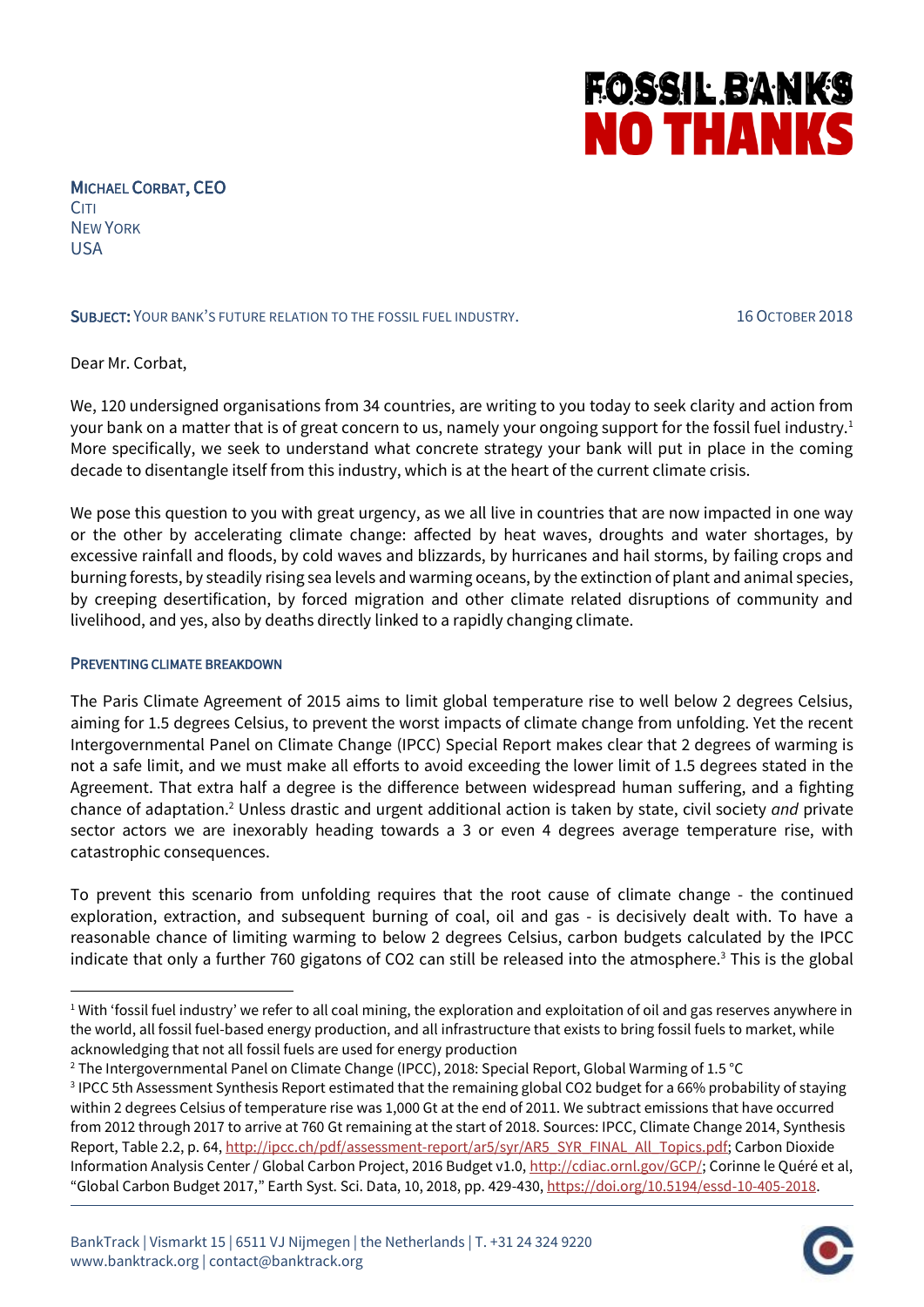carbon budget aligned with the upper limit of the Paris Agreement. Subsequent analysis has found that currently operating oil and gas fields and coal mines around the world already contain 940 gigatons of potential CO2 – far more than the world can afford to burn.<sup>4</sup> The conclusions are clear: the expansion of the fossil fuel industry must be brought to an immediate stop, and many currently operating facilities must be closed ahead of schedule.

## THE ROLE OF CITI

This brings us to the current role of Citi as a major financier of the fossil fuel industry.

According to our data, in the period from 2015 to 2017 Citi provided US\$14 billion in support for the fossil fuel industry.<sup>5</sup> This figure is almost certainly an underestimate of your total support for the sector as our research only covered a specific subset of the fossil fuel industry. <sup>6</sup> This level of support ranks your bank amongst the world's largest financiers of the fossil fuel industry.

We have surveyed your bank's current fossil fuel-related investment policies, not only for the sectors covered by our financing data, but for the entire fossil fuel industry, and have presented the results of this survey on our website.<sup>7</sup> It is clear from this that Citi maintains a steady appetite for supporting the industry.

To understand your bank's perspective on its future relationship with the fossil fuel sector in light of the climate emergency, we have also analysed its publicly available policies and positions on climate change. More specifically we have tried to identify whether your bank acknowledges a direct relation between accelerating climate change and the continued burning of fossil fuels.<sup>8</sup>

Although Citi recognises the threat of climate change and sees a decline in the coal mining industry as contributing to the transition to a low-carbon economy, there is no clear recognition by your bank that the continued burning of fossil fuels is the root cause of climate change, let alone a recognition of the need to phase out the use of fossil fuels in the coming decades.

## ACTION REQUIRED

Given the severity of situation, our organisations can no longer accept that banks remain ambiguous about how they see the relation between climate change and the extraction and burning of fossil fuels.

We therefore demand that, by the 24th UN Climate Summit in December 2018, you publicly clarify your bank's official position on the relation between climate change and the extraction and burning of fossil fuels, for example by publishing a statement or a briefing on your website.

Assuming that your bank indeed agrees with us that stopping climate breakdown requires bringing the fossil fuel industry to a just and managed decline, we also seek further steps from you on reducing and ultimately terminating your current exposure to the sector. More specifically, we demand that, by the 25th UN Climate Summit in November 2019 at the latest, your bank:

[http://priceofoil.org/content/uploads/2016/09/OCI\\_the\\_skys\\_limit\\_2016\\_FINAL\\_2.pdf.](http://priceofoil.org/content/uploads/2016/09/OCI_the_skys_limit_2016_FINAL_2.pdf) <sup>5</sup> <https://www.fossilbanks.org/?bank=citi>

<sup>8</sup> [https://www.citigroup.com/citi/sustainability/data/Environmental-and-Social-Policy-Framework.pdf;](https://www.citigroup.com/citi/sustainability/data/Environmental-and-Social-Policy-Framework.pdf) <https://www.citigroup.com/citi/sustainability/>



 $\overline{\phantom{a}}$ 

<sup>4</sup> Greg Muttitt, The Sky's Limit: Why the Paris Climate Goals Require a Managed Decline of Fossil Fuel Production, Oil Change International, September 2016,

<sup>6</sup> Financial data covers tar sands oil, Arctic oil, ultra-deepwater oil, liquefied natural gas (LNG) export, coal mining, and coal power[. Banking on Climate Change: Fossil Fuel Finance Report Card 2018](http://www.ran.org/wp-content/uploads/rainforestactionnetwork/pages/19540/attachments/original/1525099181/Banking_on_Climate_Change_2018_vWEB.pdf?1525099181)

<sup>7</sup> <https://www.fossilbanks.org/?bank=citi>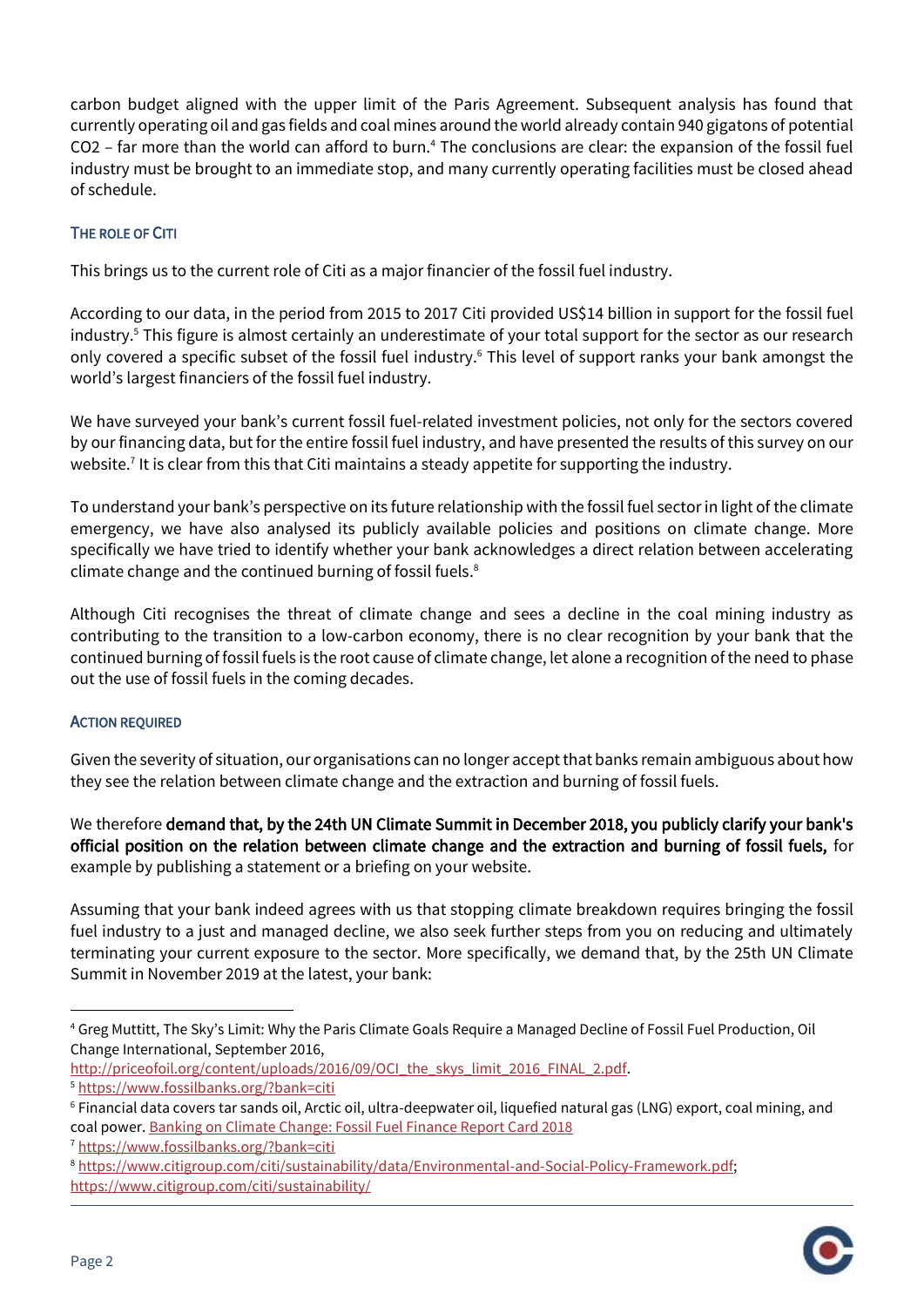- publicly commits to immediately end your support for all new fossil fuel projects, including exploration, extraction, transportation and power
- publishes a robust plan for phasing out your support for all existing fossil fuel projects and companies in your portfolio, on a timetable consistent with what is necessary to meet the Paris targets.

We acknowledge that such a phase out plan needs to be tailored to the specific situation of your bank, and we appreciate the considerable challenges involved in developing such an exit strategy, but we expect a plan with an ambition level commensurate to the scale and urgency of the climate threat faced by us all.

In addition to the steps described above, we welcome all other steps your bank will take to prevent climate breakdown, such as stepping up your financing for renewable energy solutions, but we will judge you first and foremost on your public commitment and strategy to terminate your support for the fossil fuel industry.

With so much at stake for the world, but also for your bank, we trust that you will want to side with us in ending the fossil fuel era by terminating your support for the sector. We assure you we will be relentless in our efforts to get this clear and unequivocal commitment from you.

We look forward to your swift response to this call, either to the email address below or in a public statement as described in the demands above.

Yours sincerely,

 $\frac{1}{2}$ 

Johan Frijns, director BankTrack

On behalf of:

198 methods, United States 350 Climate Movement of Denmark, Denmark 350 New Orleans, United States 350 Philadelphia, United States 350 Seattle, United States 350.org, Global Aarhus centre in BiH, Bosnia and Herzegovina Abfinance, Australia Abibiman Foundation, Ghana Actares, Switzerland ActionAid France - Peuples Solidaires, France Alliance Sud, Switzerland alofa Tuvalu, France Alyansa Tigil Mina (Alliance to Stop Mining), Philippines Amazon Watch, United States ARA, Germany

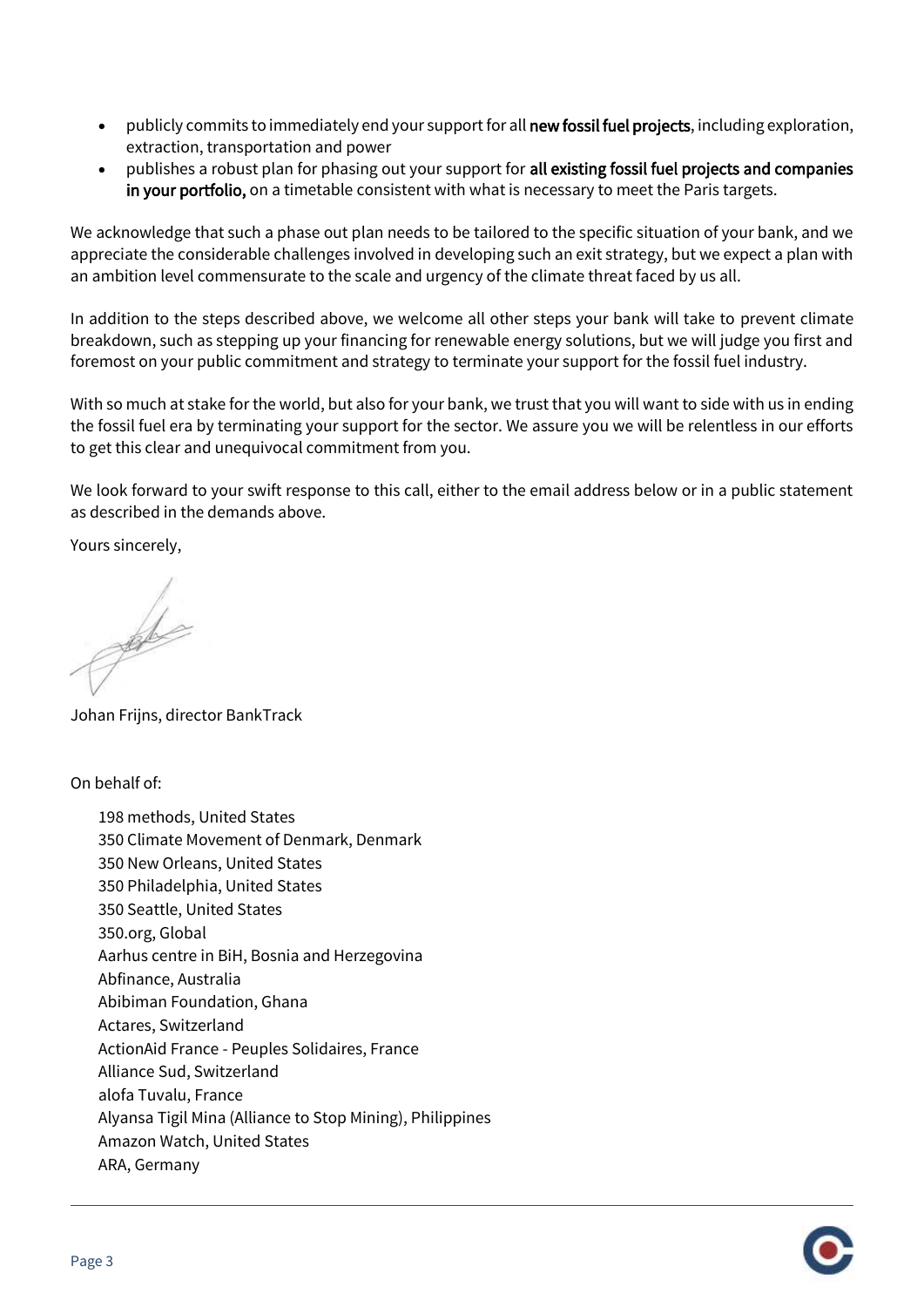Asociación ambiental e cultural Petón do Lobo, Spain Asociación Galega Cova Crea, Spain Attac Austria, Austria Bankwatch, Czech Republic Both ENDS, Netherlands Cadena de Derechos Humanos Honduras, Germany CDE, Czech Republic Centar za ekologiju i energiju, Bosnia and Herzegovina Center for Biological Diversity, United States Christian Aid, United Kingdom CLEAN (Coastal Livelihood and Environmental Action Network), Bangladesh Climáximo, Portugal CNCD-11.11.11, Belgium collectif stop GHRM38, France Conservation Action Trust, India COPINH, Honduras Corporate Europe Observatory, Belgium Counter Balance, Czech Republic Defenders of Mother Earth-Huichin, United States DIVEST Kassel, Germany Earthworks, United States Eau Secours, Canada eco-union, Spain Ecoaction, Ukraine Ecologistas en Acción, Spain EKOenergy, Finland Ekotim, Bosnia and Herzegovina Environics Trust, India Facing Finance, Germany Fair Finance Guide – Sweden, Sweden Fair Finance Guide International, Netherlands FairFin, Belgium Finance & Trade Watch, Austria Focus, association, Slovenia FoE Japan, Japan Food & Water Europe, Belgium Fossil Free Münster, Germany fossil-free.ch, Switzerland Franciscan Action Network, United States Friends of the Earth Europe, Belgium Friends of the Earth Finland, Finland Friends of the Earth Scotland, United Kingdom Friends of the Earth U.S., United States Friends of the Landless – Finland, Finland Fund Our Future, South Africa Future in Our Hands / Framtiden i våre hender, Norway Gastivists, International

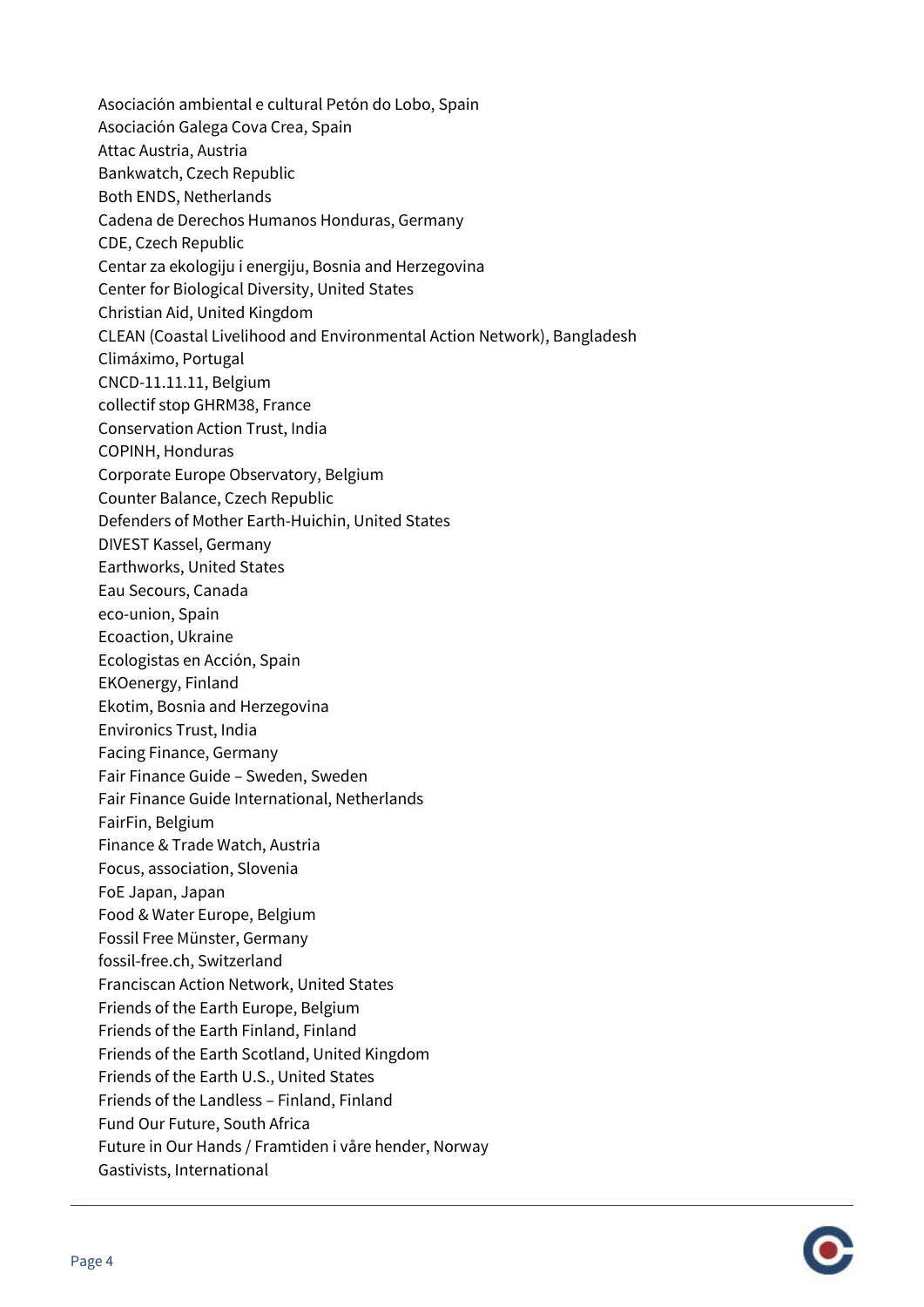GegenStroemung / Countercurrent, Germany Global Witness, United Kingdom Green America, United States Green Liberty, Latvia Harrington Investments, Inc., United States Idec - Brazilian Institute for Consume Defense, Brazil Idle No More SF Bay, United States Inclusive Development International, United States Indian Social Action Forum (INSAF), India Indigenous Environmental Network, United States Instituto Internacional de Derecho y Medio Ambiente (IIDMA), Spain Les Amis de la Terre, France London Mining Network, United Kingdom Madrid Resistance - Women's March Madrid, Spain Mangrove Action Project, United States Market Forces, International Mekong Watch, Japan New Progressive Alliance, United States No Tar Sands, Europe NoTAP, Italy Oil Change International, United States Operation Noah, United Kingdom OVEC-Ohio Valley Environmental Coalition, United States Palestinian BDS (Boycott, Divestment Sanctions) National Committee, Palestine PAUSE - People of Albany United for Safe Energy, United States People & Planet, United Kingdom Popular Education Programme, South Africa Prakarsa, Indonesia Rainforest Action Network, United States Re:Common, Italy REFEDD, France Research Institute for Environmental Finance, Japan Sandbag, United Kingdom Sierra Club, United States Sociology -- University of Victoria, Canada Solutions for Our Climate, Republic of Korea (South Korea) SOMO, Netherlands Swiss Working Group on Colombia, Switzerland The Sunrise Project, Australia TierrActiva, Peru Tschoe-RheinEnergie, Germany U.S. Citizens for Peace & Justice – Rome, Italy UK Youth Climate Coalition, United Kingdom Upper Valley Affinity Group, United States Urgenda, Netherlands Urgewald, Germany Wahana Lingkungan Hidup Indonesia (WALHI), Indonesia